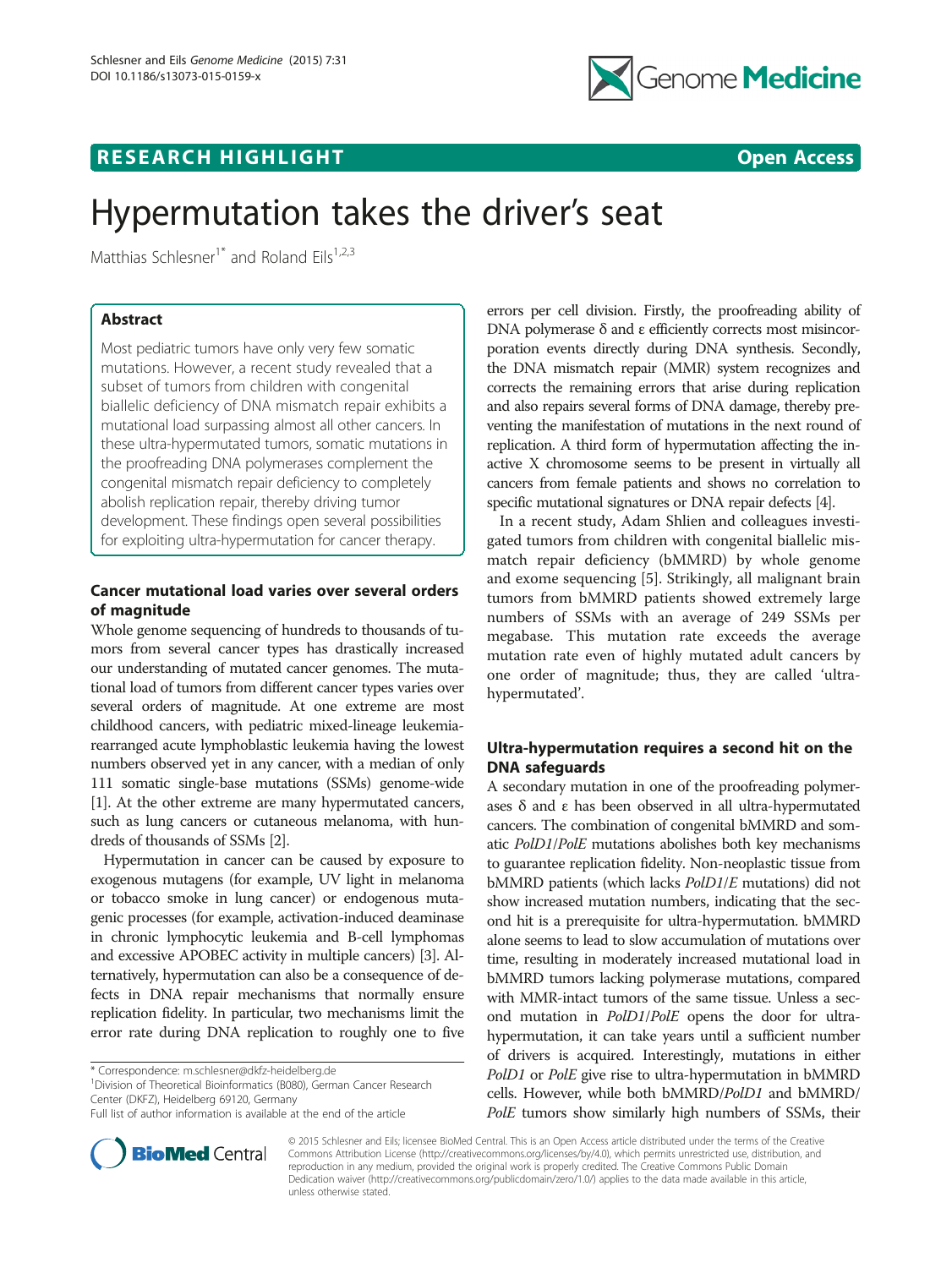dominating mutational signatures are markedly different. PolE-mutated tumors are dominated by  $C > A$  and  $T > G$ transversions in a TCT or TTT context, respectively, while  $PolD1$ -mutated tumors bear predominantly  $C > A$  transversions in a CCN context. Since the PolD1 and PolE mutations affect the intrinsic proofreading activity, the observed mutational patterns could reflect the initial error signatures of the polymerases.

## Ultra-hypermutation as a driver of cancer progression

The impact of hypermutation on cancer initiation and progression is not always clear. Generally, a higher mutational load increases the probability that a cell acquires sufficient driver mutations to undergo malignant transformation. However, hypermutation in a fully developed tumor might also be a passenger effect resulting from DNA repair deficiency acquired during tumor evolution. The PolD1 and PolE mutations in the bMMRD/polymerase tumors occurred early in the development of the tumors and affected highly conserved residues. Additionally, these tumors almost completely lacked DNA copy number variants, suggesting that bMMRD/polymerase tumors are virtually exclusively SSM-driven. This suggests that the complete breakdown of replication repair, resulting in an explosion of SSMs, is an early mechanism associated with tumor initiation and drives tumor progression.

In another recent study, Supek and Lehner have shown that the lower mutation rates observed in early replicating regions of cancer genomes are due to more effective MMR and not due to different initial mutation rates [[6](#page-2-0)]. Virtually all genes fulfilling essential cellular functions are early replicating. Hence, enhanced MMR in early replicating regions might be a protective mechanism to prevent damage of essential cellular mechanisms. Hypermutation caused by deficient DNA repair is not suppressed in early replicating regions, thereby undermining this protection. Therefore, with a similar number of genome-wide mutations spread evenly across the genome, hypermutation caused by defective DNA repair could have a higher probability than hypermutation caused by mutagens to affect early replicating genes and thus result in a fatal combination of mutations leading to malignant transformation. This might explain why DNA repair deficiencies such as bMMRD lead to tumor development during childhood in virtually all patients, while cancers associated with mutagen exposure often arise only after decades.

### What are the implications for treatment?

It can be expected that ultra-hypermutated cancers, due to their enormous mutation rate, exhibit sufficient genomic flexibility to rapidly acquire resistance against most therapies and, in particular, targeted therapies. Indeed, since the high mutation rate results in enormous tumor heterogeneity,

most likely already at the beginning of a therapy, the mutations conferring resistance to the chosen drug will be present in a subset of tumor cells. On the other hand, as suggested by Shlien and colleagues, repair deficiency and the high mutational load might be the Achilles' heel of ultra-hypermutated tumors. There seems to be an upper boundary for the mutational load in cancer. The cells from bMMRD/polymerase cancers acquire up to 600 new mutations with each cell division. However, when 10,000 to 20,000 exonic mutations are reached, the tumors seem to hit an upper limit of the tolerable mutational load. Neither pediatric nor adult cancers with constitutional and somatic MMR/polymerase defects exceeded this mutation level [[2,3,5](#page-2-0)]. Considering this upper boundary for the mutational load, the already huge number of mutations and the complete lack of replication repair should make ultrahypermutated cancer cells highly sensitive to DNAdamaging agents. However, in pediatric patients in general, and in children with congenital MMR-deficiency in particular, these drugs have a very high risk of severe side effects, including an increased risk for secondary tumors.

Other strategies to exploit ultra-hypermutation for cancer therapy might be safer options. The upper boundary for the mutational load indicates that ultra-hypermutated tumor genomes are at a point where damage of additional genes confers a likely selective disadvantage because essential cellular functions are impaired. Therefore, ultra-hypermutated cancers might be good candidates for exploitation of passenger vulnerabilities as proposed by Aksoy, Sander and others [\[7\]](#page-2-0). This approach focuses on essential cellular functionalities, which can be carried out by multiple partner proteins - for example, isoenzymes. If the tumor cells lose all but one partner protein due to mutational inactivation, the remaining partner will be essential for tumor cells, but not for normal cells. Inhibition of the remaining partner will thus specifically hit tumor cells. Since this therapeutic strategy is based on functionalities that the tumor has lost (and which usually cannot be gained again through additional mutations), it can be expected to be more robust against the development of resistance mechanisms than other targeted therapies. However, the challenge in this strategy is to identify defects that occurred very early on in the tumor development, and is further complicated by the requirement for biallelic defects. Otherwise, the presence of tumor cells without the targeted defect will guarantee tumor growth and impede sustained response to therapy.

Other possible strategies to exploit are immunotherapies [[8\]](#page-2-0), given the high number of mutations that might render ultra-hypermutated cancers more easily targetable than other tumor types. Immunotherapies exploit the fact that cancer cells expose antigens not found on normal cells. Such tumor-specific antigens arise when mutations generate protein sequences normally not present in the human body. With several thousands of exonic mutations, ultra